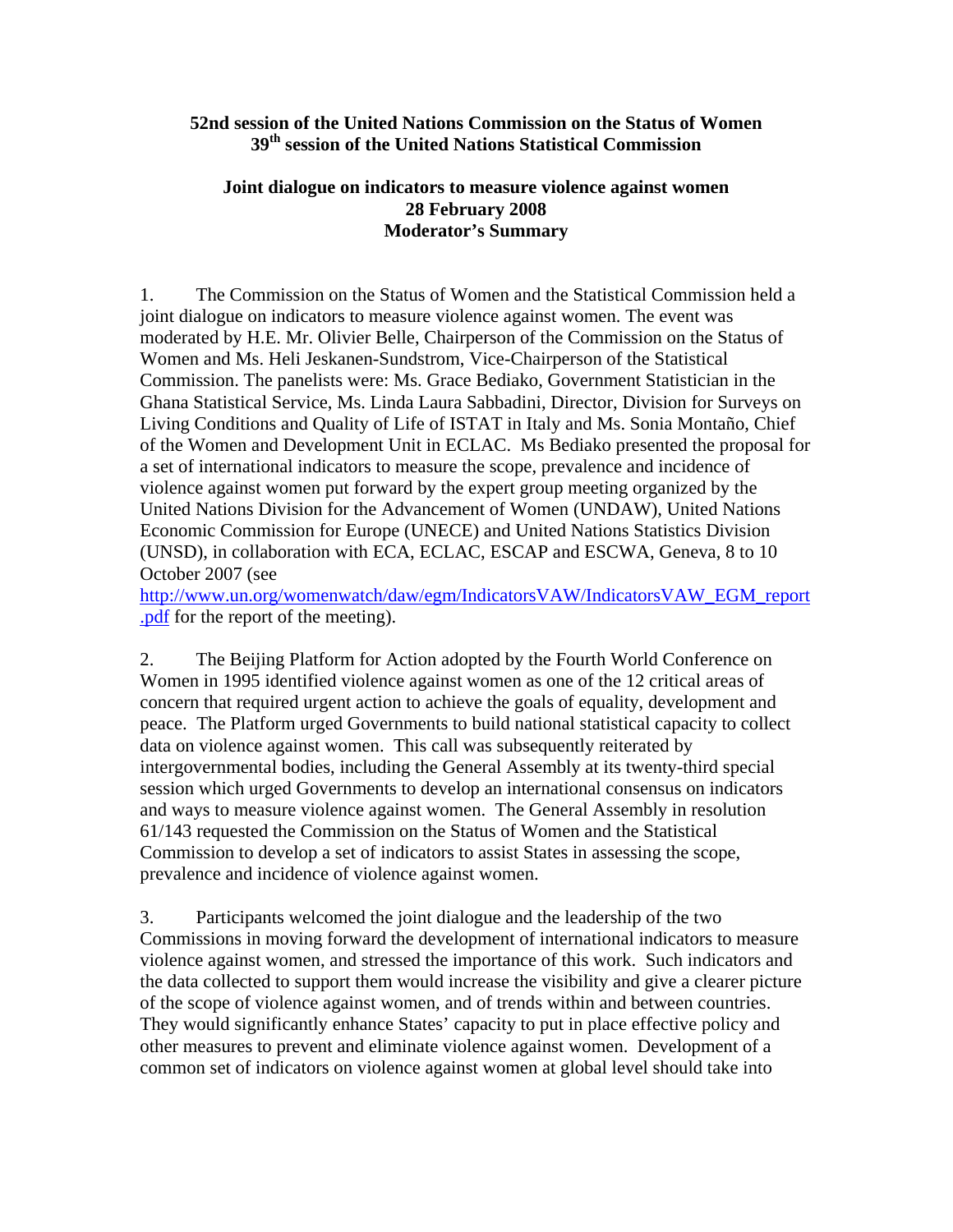consideration existing initiatives, as well as the work of the Special Rapporteur on violence against women, its causes and consequences.

4. Participants welcomed the very valuable contribution made by the expert group meeting, and expressed support for the set of indicators presented, that is, prevalence rates on physical violence, sexual violence, intimate partner violence and certain harmful practices (female genital mutilation and early marriage). Participants suggested that this list constituted a starting point, and future work was necessary to further expand and refine this list of indicators. Examples of areas to be addressed in future work included: further disaggregation by population subgroups, such as racial and ethnic minorities, migrants and persons with disabilities; additional forms of violence against women, such as violence in the workplace, and psychological and economic violence. Participants also suggested that, based on priorities, capacities and needs, the set of indicators could be expanded at the national level with other relevant statistics. While violence against men was also an important issue requiring attention, the current priority should be on efforts to measure violence against women to strengthen the knowledge base and the effectiveness of response.

5. Participants drew attention to data collection and indicator development efforts at national and regional levels, and noted that such initiatives had resulted in increased policy interventions to address violence against women. Such efforts included dedicated violence against women surveys, as well as the inclusion of modules on violence against women in existing surveys. Sample surveys were excellent instruments for collecting reliable data on violence against women. Participants also emphasized that data collection on violence against women should receive the same level of importance as data collection on economic and social aspects, such as poverty, work, and other phenomena which were traditionally measured by national statistics.

6. Participants highlighted the crucial role national statistical systems played in providing, improving and disseminating data on violence against women. The involvement of the national statistical offices in the collection and dissemination of statistics on violence against women added to the credibility and quality of the data, and was seen as an important indication of a State's political will to measure violence against women. Such involvement would also assure that ethical principles, including confidentiality and equal dissemination to all users, would be adhered to. It was suggested that national statistical offices were best placed to carry out surveys on violence against women. Where such bodies lacked the necessary capacity, the expertise of research organizations or universities could be utilized. Participants recognized the need for capacity building and institutional development to ensure the involvement of the national statistical offices in the collection and dissemination of statistics on violence against women.

7. Participants identified a need to harmonize methodologies for the collection of data and statistics on violence against women. There was also a need for international guidelines for the collection and dissemination of statistics on violence against women,